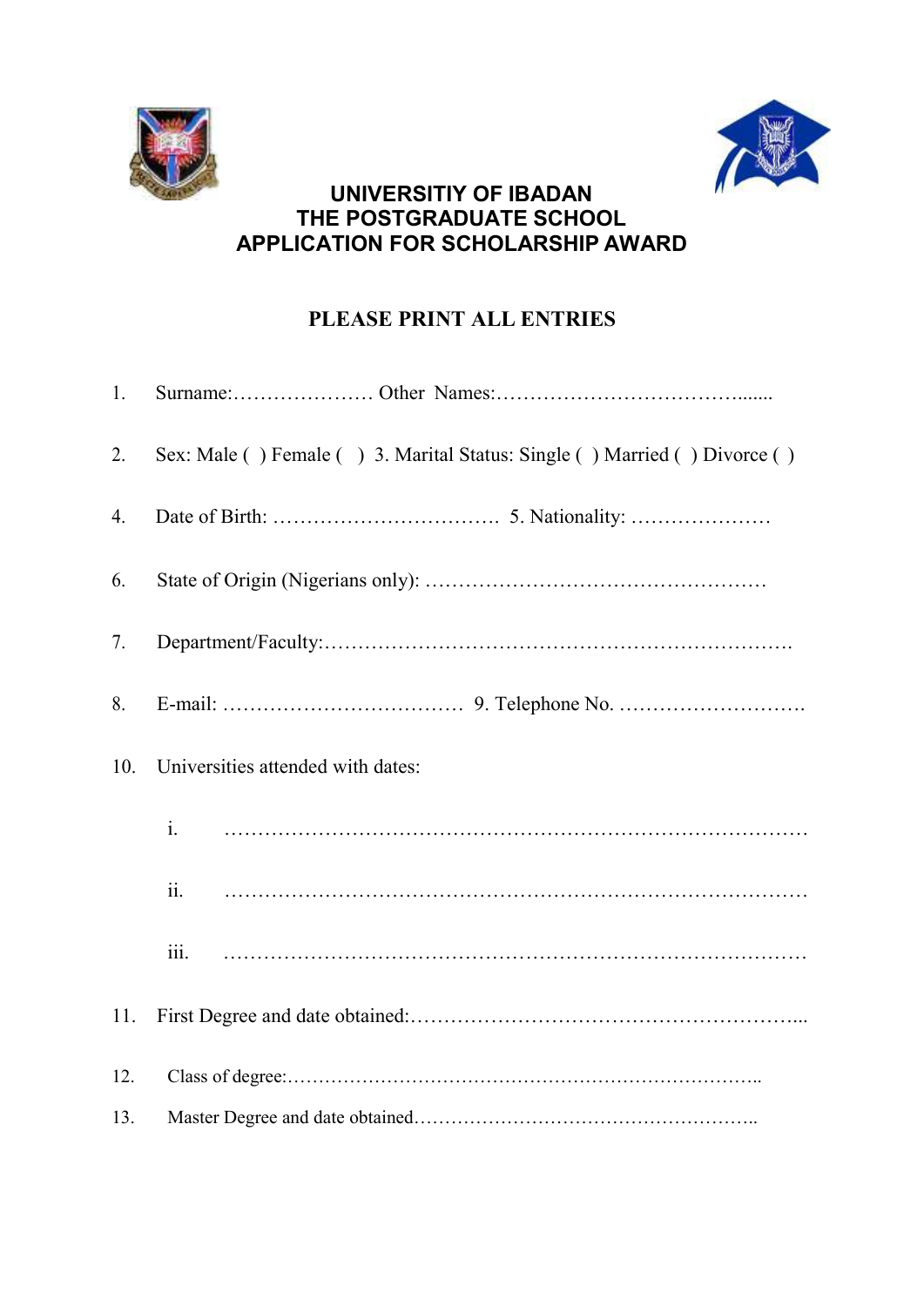| 14.  | Overall Weighted Average Score/CGPA at Master Degree Level:                          |
|------|--------------------------------------------------------------------------------------|
| 15.  | Scholarship, Fellowships and Prizes Received in the Past/Presently being enjoyed:    |
|      | i.                                                                                   |
|      | ii.                                                                                  |
|      | iii.                                                                                 |
| 16.  |                                                                                      |
|      |                                                                                      |
|      |                                                                                      |
| 17.  |                                                                                      |
| 18.  |                                                                                      |
| 19.  | Date of Registration for the current session as signed by the Secretary Postgraduate |
|      |                                                                                      |
| 20.  | Mode of registration for the current session: Full Time () Part Time ()              |
| 21.  | Sponsorship: Give name and contact address of your sponsor:                          |
| (i)  |                                                                                      |
| (ii) |                                                                                      |
|      |                                                                                      |